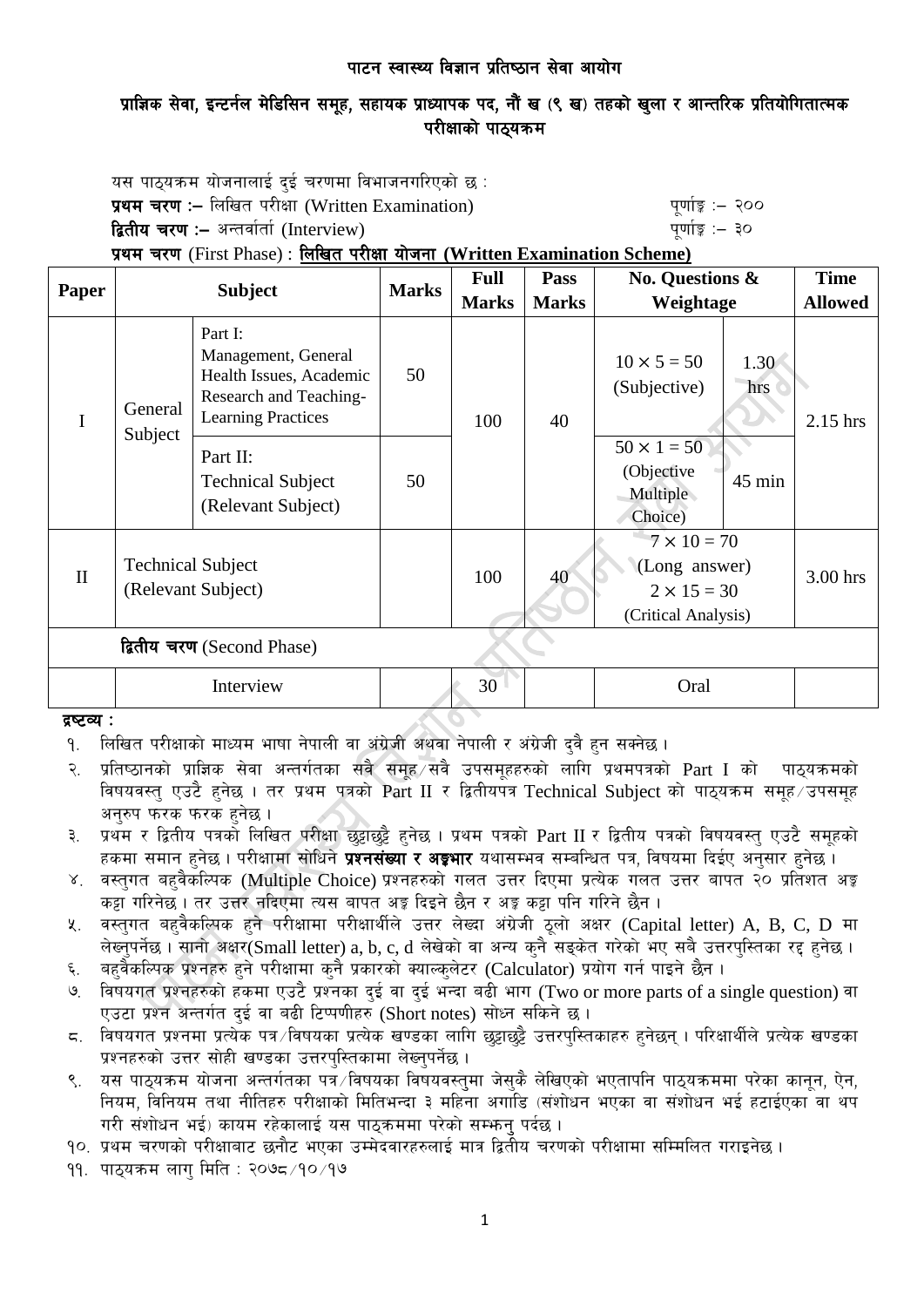# प्राज्ञिक सेवा, इन्टर्नल मेडिसिन समुह, सहायक प्राध्यापक पद, नौं ख (९ ख) तहको खुला र आन्तरिक प्रतियोगितात्मक परीक्षाको पाठयक्रम

## **Paper I: General Subject**

#### **Part I:**

### **(Management, General Health Issues, Academic Research and Teaching - Learning Practices) Section (A) - 25 Marks**

### 1. **Management**

- 1.1. Health care management system in Nepal and other parts of the world
- 1.2. Fundamental principles of healthcare institution and hospital management.
- 1.3. Effective hospital management principles
- 1.4. Purpose of medical and non-medical data and records
- 1.5. Ethics and responsibility of management
- 1.6. Concept of management and its application in health care including hospital
	- 1.7.1 Management: Concept, principles, functions, scope and role, level and skills of manager
	- 1.7.2 Planning: Concept, principles, nature, types, instruments and steps
	- 1.7.3 Leadership: Concept, function, leadership styles, leadership and management
	- 1.7.4 Coordination: Concept, types, techniques of effective coordination
	- 1.7.5 Communication and counselling: Concept, communication processes and barrier to effective communication, techniques for improving communication
	- 1.7.6 Decision making: Importance, types, rational process of decision making, problem solving techniques, improving decision making
	- 1.7.7 Participative management: Concept, advantage and disadvantage, techniques of participation
	- 1.7.8 Time management: Concept, essential factors and strategies for effective time management
	- 1.7.9 Conflict management: Concept, approaches to conflict, levels of conflict, causes of conflict and strategies for conflict management
	- 1.7.10 Stress management: Concept, causes and sources of stress, techniques of stress management
	- 1.7.11 Change management: Concept, sources of organizational change, resistance to change, management of resistance to change
	- 1.7.12 Appreciative inquiry: Concept, basic principle and management
	- 1.7.13 Human resource management: Concept, functions and different aspects
	- 1.7.14 Health manpower recruitment and development
	- 1.7.15 Financial management: Concept, approaches, budget formulation and implementation, Auditing and topics related to fiscal administration

### 2. **General Health Issues**

- 2.1. Present constitution of federal republic of Nepal (including health and welfare issues)
- 2.2. Organizational structure of Ministry of Health at national/federal, regional/state, district (if applicable), municipal and village council level
- 2.3. Professional council and related regulations
- 2.4. National Health Policy
- 2.5. Health Service Act and Regulation
- 2.6. Second Long term health plan
- 2.7. Health Management Information System, forms, indicators, annual reports
- 2.8. Human Development Indices, Sustainable Development Goals
- 2.9. Health volunteers in the national health system, its rationale, use and effectiveness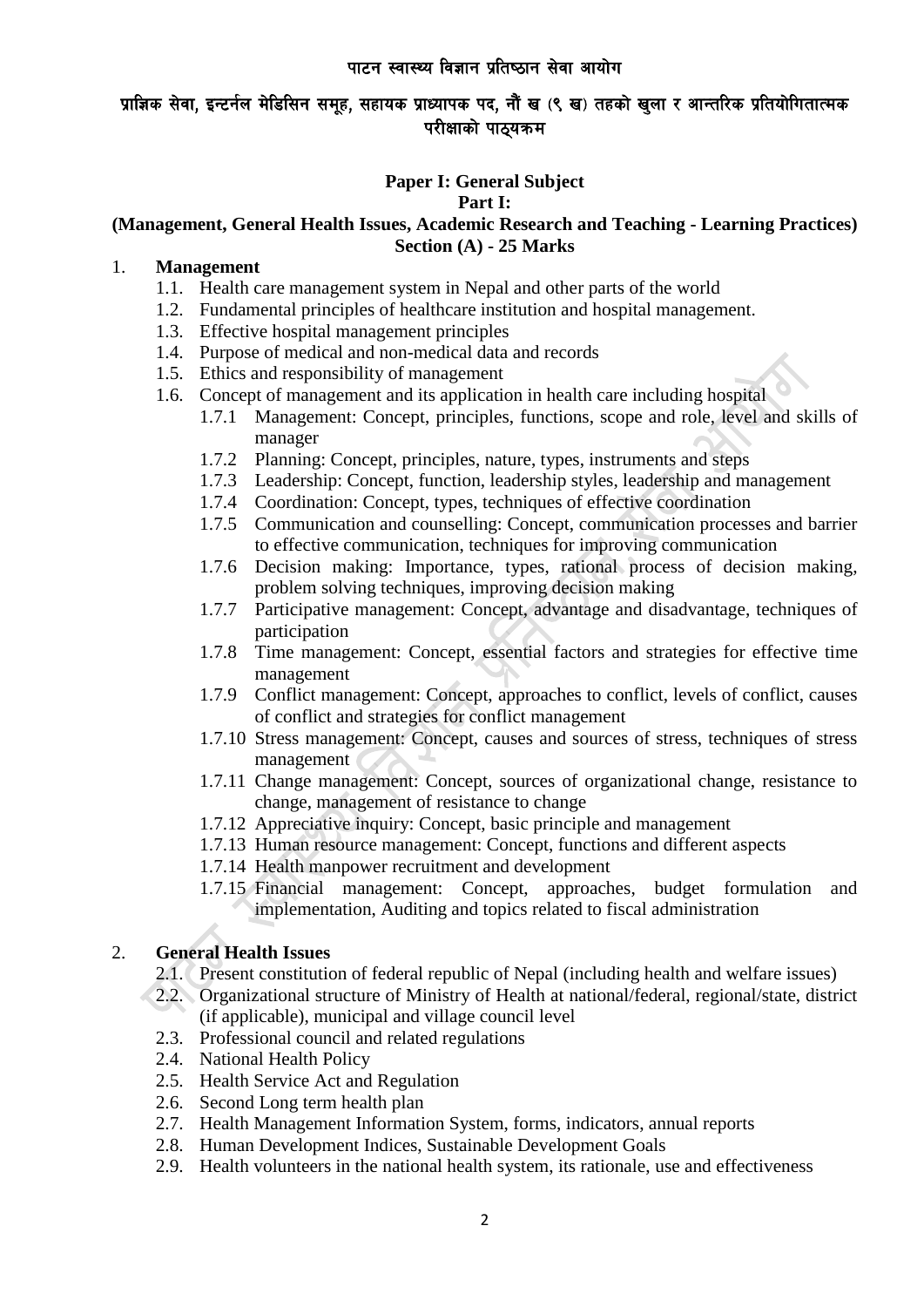# प्राज्ञिक सेवा, इन्टर्नल मेडिसिन समूह, सहायक प्राध्यापक पद, नौं ख (९ ख) तहको खुला र आन्तरिक प्रतियोगितात्मक परीक्षाको पाठ्यक्रम

- 2.10. Local governance and community participation in health service delivery
- 2.11. Health Insurance and financing in health care
- 2.12. Alternative health care system: Ayurveda, homeopathy, Unani, Chinese etc.
- 2.13. Indigenous and traditional faith health and health practices
- 2.14. International Health Agencies: Roles and responsibilities of WHO, UNICEF, UNFPA, Inter-agency relationships, Government-agency coordination: Joint Annual Review meeting
- 2.15. Supervision, types and its usage in health sector
- 2.16. Monitoring and evaluation system in health sector
- 2.17. National Health Training Centre
- 2.18. National and International Disaster Plan, Coordination
- 2.19. Patan Academy of Health Sciences Act, Mission, Goals, Organogram
- 2.20. Scope and function of Patan Academy of Health Sciences executive bodies (senate, executive committee, academic council, faculty board, hospital management committee, subject committee), various other committees

### **Section (B) - 25 Marks**

### 3. **Academic Research**

- 3.1 Ethics, Bio-ethics and Professionalism
- 3.2 Human dignity and Human Right
- 3.3 Benefit and Harm
- 3.4 Autonomy and Individual responsibility
- 3.5 Consent and capacity to consent
- 3.6 Privacy and confidentiality
- 3.7 Respect for humans and personal integrity
- 3.8 Non-discrimination and non-stigmatization
- 3.9 Respect for cultural diversity and pluralism
- 3.10 National Health Research Council (NHRC) and its guidelines
- 3.11 Research process: ethical research proposal development, research principles, methods and materials, conclusion/recommendation/lesson learnt, commonly used referencing styles
- 3.12 IRB/IRC forms, types, use, importance; getting IRB/IRC clearance
- 3.13 Ethics on research methodology: sample selection, sample size calculation, ensuring reliability and validity of the instruments as well as methods proposed for health research
- 3.14 Quantitative and Qualitative studies
- 3.15 Data analysis (data visualization, descriptive statistics, inferential statistics with statistical hypotheses and appropriate tools/methods for quantitative studies; theme and code generation, thematic analysis, content analysis, grounded theory for qualitative and triangulation for mixed method studies)
- 3.16 Research ethics on vulnerable and non-vulnerable population
- 3.17 Research proposal/protocol/publication:
- 3.18 Publication ethics, plagiarism including self-plagiarism

#### 4. **Teaching - Learning, Assessment and Evaluation**

4.1 Lancet Commission Report on Education of Health Professionals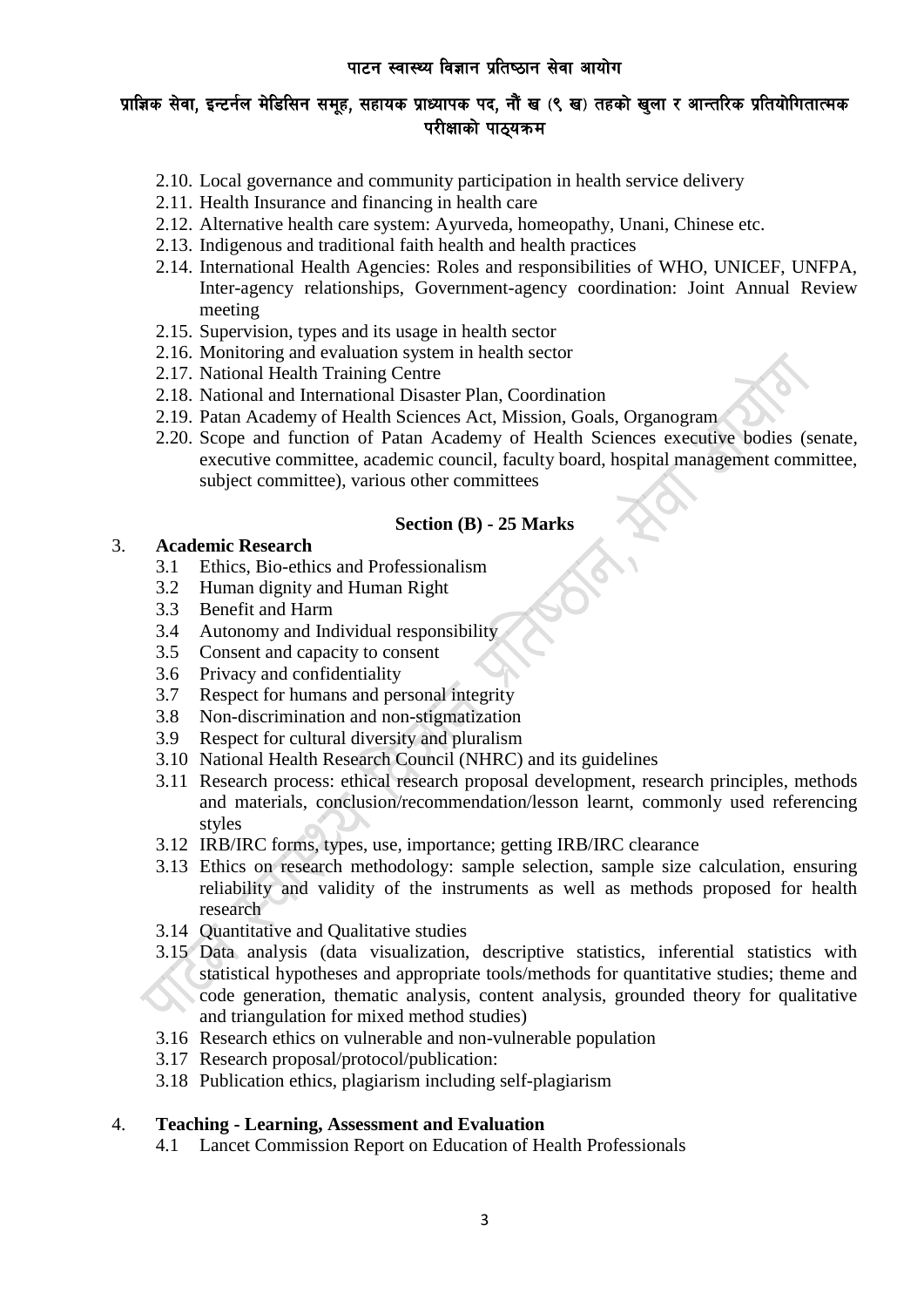# प्राज्ञिक सेवा, इन्टर्नल मेडिसिन समुह, सहायक प्राध्यापक पद, नौं ख (९ ख) तहको खुला र आन्तरिक प्रतियोगितात्मक परीक्षाको पाठयक्रम

- 4.2 Adult learning: Theories, principles, use, importance and outcomes, Adragogy vs. Pedagogy
- 4.3 Conventional teaching learning: Didactic lectures, Teacher centred approaches, use and importance
- 4.4 Surface learning, deep learning and metacognition
- 4.5 Integrated teaching: Genesis, use, importance and outcomes
- 4.6 Problem-based learning: Genesis, use, importance and outcomes
- 4.7 SPICES model its use, importance and outcomes
- 4.8 Socialization, self-directed learning, mentoring, role model
- 4.9 Community orientation/community posting, re-orientation of medical education camp, community based learning and community engaged teaching-learning methods/models, use, importance and outcomes
- 4.10 Outcome Based Education (Competency-based Medical/Health Professions Education): Genesis, use, importance and outcomes
- 4.11 Experiential learning, Reflective practice, Feedback and feed-forward, Situated learning, Co-operative learning, Communities of practice
- 4.12 Assessment of students
	- 4.12.1 Blueprinting (Table and specification) : use, importance and outcomes
	- 4.12.2 Bloom's taxonomy of cognitive, psychomotor and affective domains, use and importance
	- 4.12.3 Diagnostic, Formative, Summative and Professional exams
- 4.13 Assessment of knowledge: Selection methods like Multiple Choice Questions, Extended Matching Items and supply methods like Short Answer Question, Problem Based Question, Long Answer Question with or without model answers and marking schemes, unstructured, semi-structured and structured viva-voce examination, advantages and limitations, use and importance, outcomes and its use in quality control
- 4.14 Assessment of performance (in-vitro): Direct observation of skills in the simulated setting, lab, ward etc. with or without checklist, Objective Structured Practical Examination, Objective Structured Clinical Examination, Standardized patients, use and importance, analysis, quality assurance, outcomes and its use in quality control
- 4.15 Assessment of performance (in-vivo): Mini-Clinical Evaluation Exercise (Mini-CEX), Direct Observation of Procedural Skills (DOPS), Case-Based Discussion (CbD), OSATS/ PBA, Multi-Source feedback (360 degree evaluation) use and importance for competency based health professions education, analysis, quality assurance, outcomes and its use in quality control
- 4.16 Assessment of observable behaviours in small groups e.g. Problem Based Learning sessions, Community Based Learning and Education sessions, Clinical clerkship rotations
- 4.17 Evaluation: Difference between assessment and evaluation, theory of change and its use in health professions education, process and outcome evaluation, qualitative, quantitative and mixed methods used in evaluation of health professions education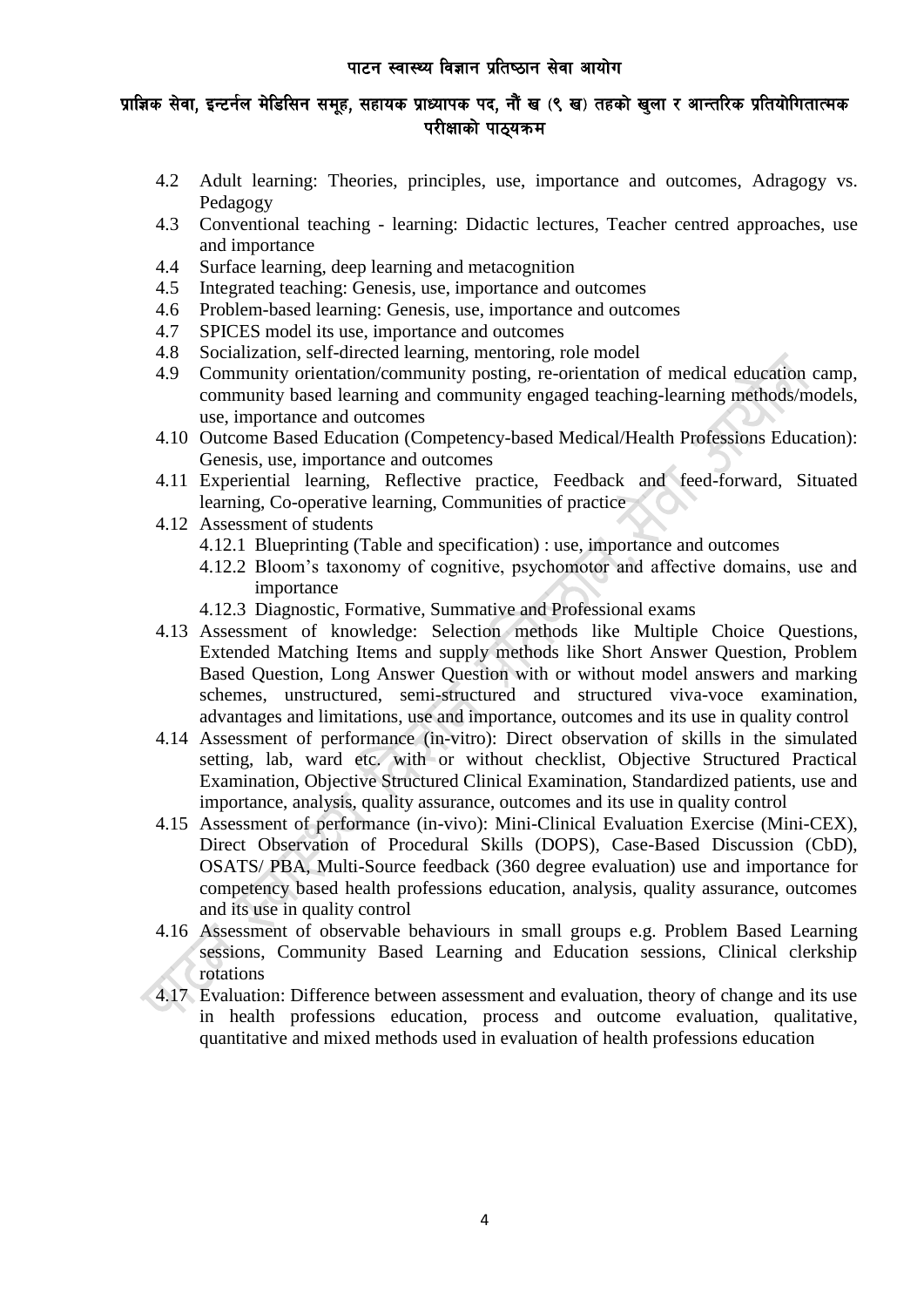## प्राज्ञिक सेवा, इन्टर्नल मेडिसिन समूह, सहायक प्राध्यापक पद, नौं ख (९ ख) तहको खुला र आन्तरिक प्रतियोगितात्मक परीक्षाको पाठयक्रम

### **Paper I Part II: Technical Subject Section (C) - 25 Marks**

### 1. **Anatomy**

## 1.1 **Neuro-Anatomy**

- 1.1.1 Neuron and its structure
- 1.1.2 Supportive cell type structure, cellular and myelin sheaths
- 1.1.3 Synapsis, neuro-effective junctions and receptors
- 1.1.4 Cerebrum: morphology, cerebral cortex, cortical neurons, cortical layers
- 1.1.5 Motorsystem: structure, corticospinal, rubrospinal, vestibulospinal and reticulospinal tracts
- 1.1.6 Basalganglia: structure
- 1.1.7 Cerebellum: morphology, cellular structure and organization
- 1.1.8 Brainstem: general organization
- 1.1.9 Spinal cord and ganglia: morphology, motor and sensory organization in the spinal cord

### 1.2 **Anatomy of neuro-muscular system**

- 1.2.1 LMN, structuring of voluntary muscles, motor units, types of muscle fibres
- 1.2.2 Muscle spindles and other muscles & tendon receptors
- 1.2.3 Sensory system
- 1.2.4 Reflex pathways: involving cranial nerves,and limb and trunk
- 1.2.5 Cranial nerves and special senses: pathways and structure of special sense organs
- 1.2.6 Anatomy of ventricular system and CSF production
- 1.2.7 Anatomy of meninges
- 1.2.8 Autonomic nervous system
- 1.2.9 Arterial and venous cerebral circulation
- 1.2.10 Blood brain barrier

#### 1.3 **Pulmonology**

- 1.3.1 Gross anatomy of upper and lower respiratory tracts, lungs with lobes and fissureswith surface marking
- 1.3.2 Concept of bronch opulmonary segments and lobule or acinus aerated by aterminal bronchiole
- 1.3.3 Histology of alveolar lining cells
- 1.3.4 Pulmonary vascular bed
- 1.3.5 Pleura and pleural space, functions and histology
- 1.3.6 Media stinum and their structures
- 1.3.7 Thoracic cage and primary and secondary muscles of respiration
- 1.3.8 Thediaphragm its attachments, nerve supply and function
- 1.3.9 Lymphatic drainage of lungs and pleura
- 1.3.10 Innervation of the lungs
- 1.3.11 Thoracic receptors

#### 1.4 **Cardiovascular system**

- 1.4.1 Gross anatomy of the heart and circulatory system
- 1.4.2 Histology of the cardiac muscles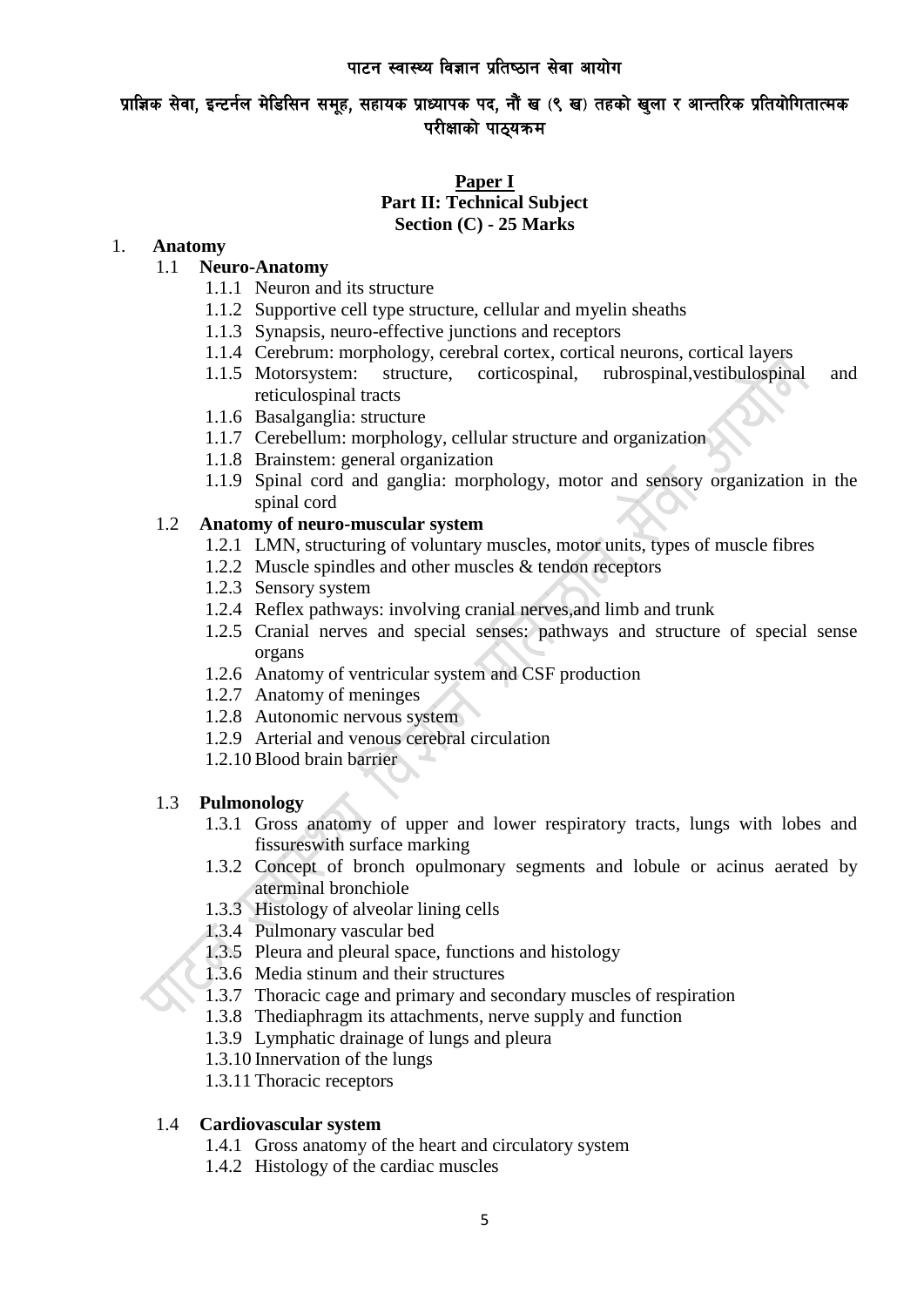# प्राज्ञिक सेवा, इन्टर्नल मेडिसिन समूह, सहायक प्राध्यापक पद, नौं ख (९ ख) तहको खुला र आन्तरिक प्रतियोगितात्मक परीक्षाको पाठ्यक्रम

- 1.4.3 Embryology of the heart and circulation
- 1.4.4 Coronary and pulmonary circulation

## 1.5 **Gastrointestinal tract**

- 1.5.1 Gross anatomy of the gastrointestinal tract at different levels
- 1.5.2 Gross anatomy of the hepatobiliary system and pancreas
- 1.5.3 Histological aspects of GI tract at different levels
- 1.5.4 Blood supply and development aspects of GI tract and hepatobiliary system

## 1.6 **Kidney and urinary tract**

- 1.6.1 Gross anatomy of the kidney and urinary tract
- 1.6.2 Structure of nephron and function at different level
- 1.6.3 Development of kidney and urinary tract
- 1.6.4 Renal circulation

### 1.7 **Endocrinal organs**

- 1.7.1 Gross anatomy of different endocrinal organs and their development
- 1.7.2 Histology of different endocrinal organs

## 2. **Physiology**

- 2.1 Homeostatic behaviors of different fluid compartment in the body and implications during common clinical situations of burn, blood loss, diarrhea, vomiting, etc.
- 2.2 Role of pH in normal and in abnormal conditions e.g., diarrhea, vomiting, airway obstruction, medication, etc
- 2.3 Functions of micro/macro molecular, organelles and other structures of the cell
- 2.4 Nutritional requirements of normal people (different ages, male, female) and ill patients of all categories with their modality of supplement
- 2.5 Mechanisms of metabolic response to trauma and infection
- 2.6 Function of hemopoietic /R.E.system
- 2.7 Blood groups, methods of transfusion of blood & blood products & their hazards
- 2.8 Mechanism of haemostais, fibrinolysis & methods to control haemorrhage
- 2.9 Types of excitable tissues and methods of recording their activity e.g., EMG, EEG, ECG, etc
- 2.10 Cellular communication, chemical/neuronal/ electrical/synaptic transmission
- 2.11 Autonomic nervous system
- 2.12 Neuro transmitters, their synthesis and metabolism
- 2.13 Drugs affecting neurotransmitter activity
- 2.14 Cardiac and smooth muscles
- 2.15 Calcium metabolism
- 2.16 Pain and the mechanism of pain
- 2.17 Physiology of consciousness and sleep mechanism
- 2.18 Effect of injury to neurons
- 2.19 Different methods of monitoring of the heart functions
- 2.20 Drugs used for inotropic & chronotropic effects
- 2.21 Mechanism of blood pressure regulation
- 2.22 Physiology of circulation of different organ in the body
- 2.23 Pathophysiology of shock and principle of their management
- 2.24 Capillary exchange
- 2.25 Assess vascular functions
- 2.26 Respiration & cause of breathlessness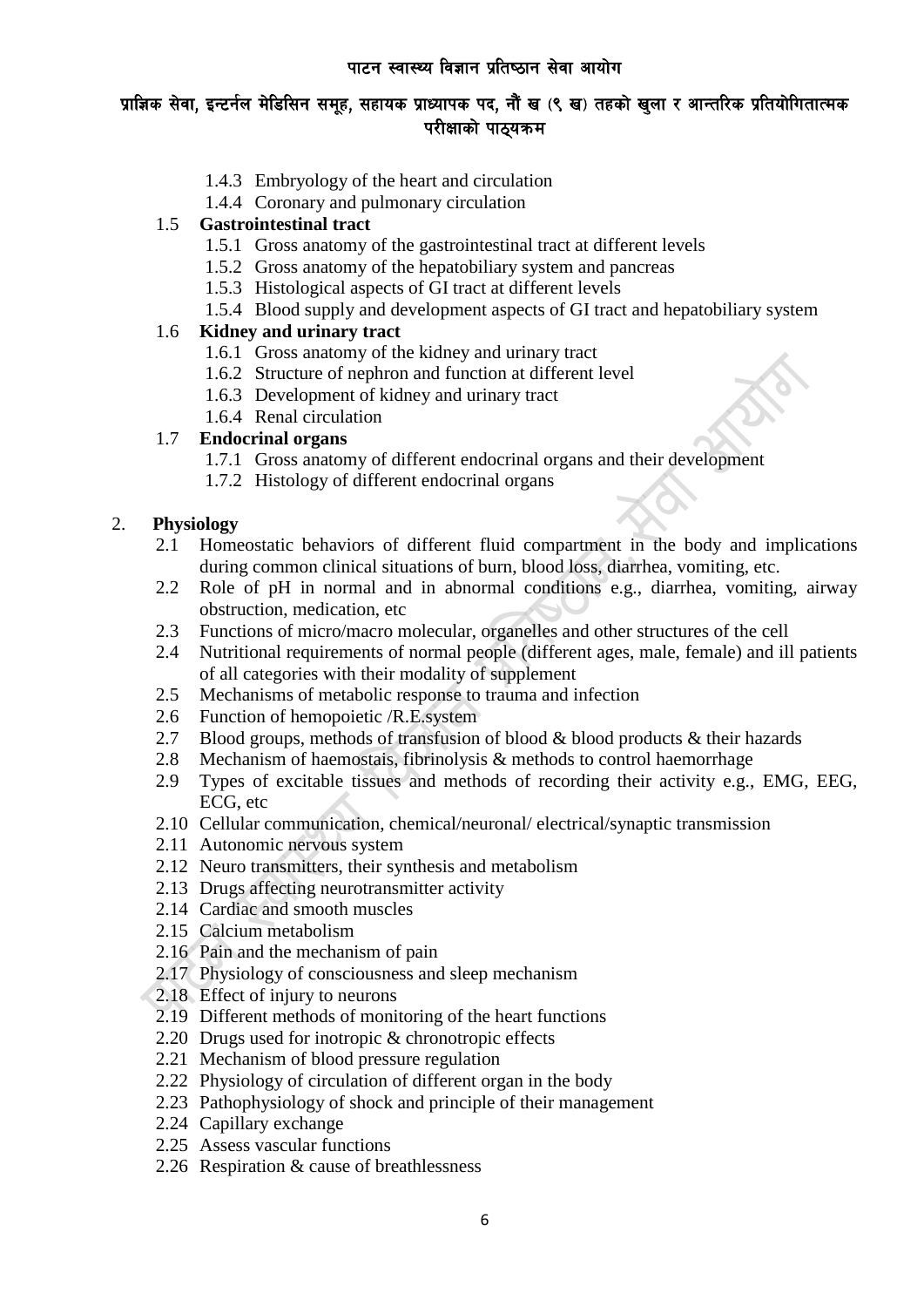- 2.27 Measure blood flow
- 2.28 Measure/ assess blood gas
- 2.29 Mechanism of respiratory control
- 2.30 Mechanism of transport
- 2.31 Use of oxygen as therapy
- 2.32 Mechanism of absorption from gut and physiology of gastrointestinal motility
- 2.33 Composition of GI and hepatobiliary secretions and methods for their assessment
- 2.34 Normal functions of the liver
- 2.35 Formation of urine
- 2.36 Mechanism of osmoregulation
- 2.37 Normal thermoregulation
- 2.38 Mechanism of hormone synthesis, secretion, metabolism

### 3. **Pathology**

- 3.1 Concept of cell injury, different types of degeneration & trauma
- 3.2 Principles of inflammation and the results of various types of inflammation
- 3.3 Acute and chronic inflammation
- 3.4 Tissue regeneration, wound healing and healing process
- 3.5 Various types of disorder of growth
- 3.6 Principles of neoplasia
- 3.7 Benign and malignant tumor
- 3.8 Mechanism of thrombosis, and embolism and their effects
- 3.9 Ischemia & infarction
- 3.10 Mechanism of blood clotting and different types of bleeding disorders
- 3.11 Principle of blood grouping system & complications of blood transfusion
- 3.12 Principle of shock
- 3.13 Principle of genetics and apply its concept in hereditary diseases
- 3.14 Principle of immune response
- 3.15 Humoral and cell mediated immunity
- 3.16 Principle of organ transplantation and causes of its rejection
- 3.17 Principle of Host Parasite relationship
- 3.18 Different types of micro-organism (Bacteria, Fungus, Parasite, and Virus)
- 3.19 Pathogenic and non-pathogenicmicro-organisms
- 3.20 Principle of asepsis & antisepsis, sterilization and disinfection
- 3.21 Principle of antibiotic and chemotherapy
- 3.22 Microbes that cause wound infection
- 3.23 Principle of Hospital infection (Nosocomial infection)

### 4. **Clinical Pharmacology**

### 4.1 **General clinical pharmacology**

- 4.1.1 Pharmacokinetics, pharmacodynamics, adverse drug reactions, drug interactions, drug use in childhood, pregnancy, lactation, and old age
- 4.1.2 Clinical trials
- 4.1.3 Rational drug use

### 4.2 **Neurosensory and musculoskeletal systems**

4.2.1 Parasympathomimetics and parasympatholytics, adrenergic and antiadrenergic drugs, narcotic and non-narcoticanalgesics, non-steroidalanti-inflammatory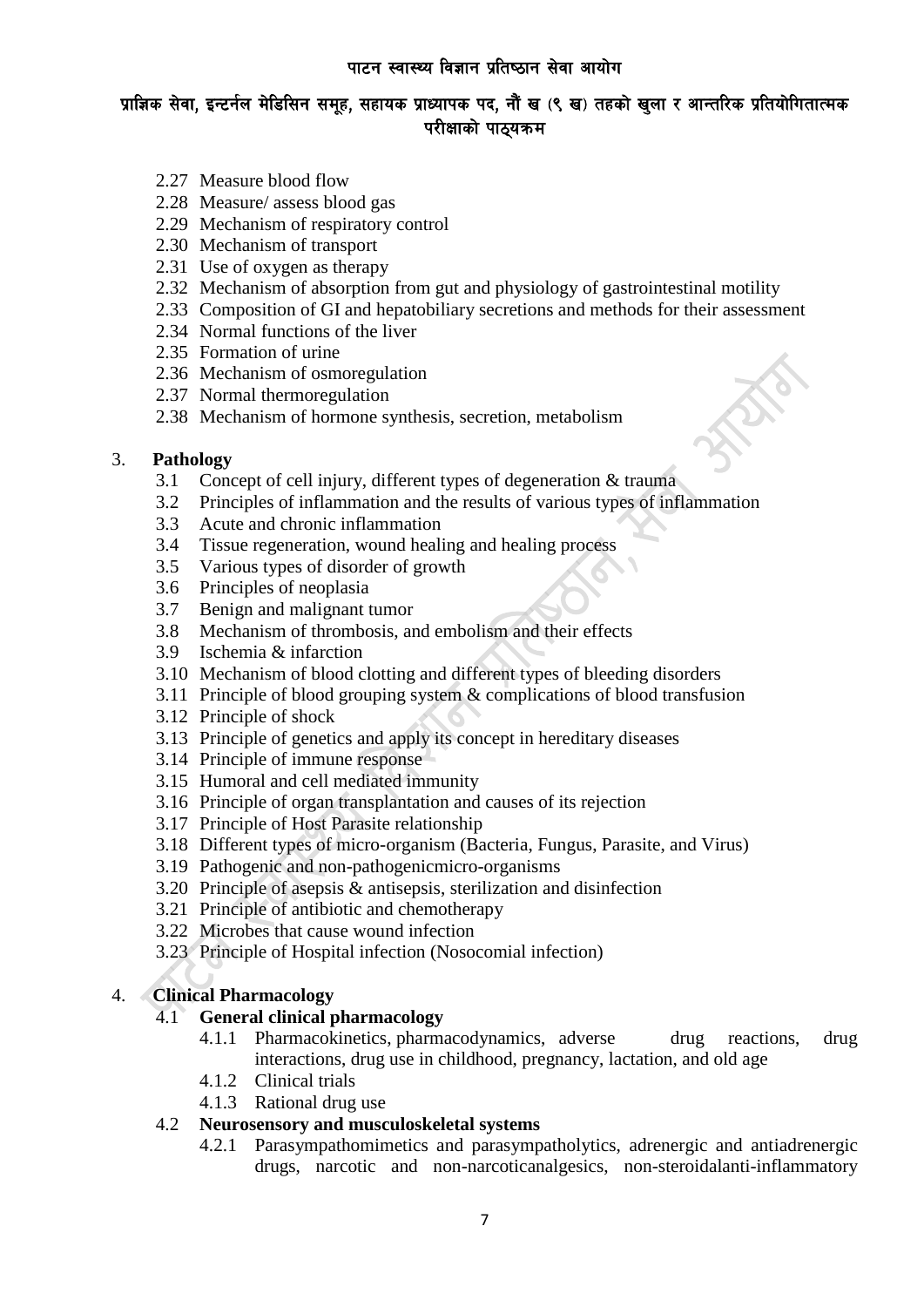# प्राज्ञिक सेवा, इन्टर्नल मेडिसिन समूह, सहायक प्राध्यापक पद, नौं ख (९ ख) तहको खुला र आन्तरिक प्रतियोगितात्मक परीक्षाको पाठ्यक्रम

drugs, alcohol, sedative/hypnotics, anti-parkinsonism drugs, anesthetics (general and local), appetite suppressants

4.2.2 Drugs for psychiatric disorder, gout and rheumatoid arthritis, vertigo, and eye, ENT, and skin diseases

## 4.3 **Cardiovascular system**

- 4.3.1 Drugs for the treatment of heart failure, cardiac arrhythmias, angina pectoris, hypertension, shock, thromboembolic disorders, myocardial infarction, anemia
- 4.3.2 Hemostatics, anti-coagulants, and lipid-lowering drugs

## 4.4 **Gastrointestinal system**

- 4.4.1 Drugs for peptic ulcer, diarrhoea, constipation
- 4.4.2 Antispasmodics, antiemetics

## 4.5 **Respiratory system**

- 4.5.1 Drugs for bronchial asthma
- 4.5.2 Antihistamines and other antiallergic agents
- 4.5.3 Cough preparation, nasal decongestants, and respiratory stimulants

## 4.6 **Reproductive/Endocrine systems**

- 4.6.1 Anti-diabetics, thyroid and anti-thyroid drugs, corticosteroids, sex hormones and antagonists, hypothalamic and pituitary hormones
- 4.6.2 Drugs used in labor and puerperium

## 4.7 **Renal/Electrolyte system**

4.7.1 Drugs for edema, and fluid/electrolyte and acid/base disturbances

## 4.8 **Infections**

- 4.8.1 General principle of chemotherapy
- 4.8.2 Antibacterial, antiprotozoal, anthelminthic, antifungal, and antiviral drugs

### 4.9 **Miscellaneous drugs**

- 4.9.1 Drugs for malignant diseases and immunosuppression
- 4.9.2 Vaccines
- 4.9.3 Vitamins and minerals
- 4.9.4 Antidotes

## 5. **Recent Advances in Internal Medicine and Emergencies**

- 5.1 Recent advances in all disciplines of Internal Medicine
- 5.2 Cardiovascular emergencies: Cardiac arrest, Acute MI, Cariogenic shock, Cardiacarrhythmias, Pulmonary edema, Hypertensive crisis, Acute cardiac tamponade, DVT & pulmonary embolism
- 5.3 Respiratory emergencies: Hemoptysis, Acute respiratory failure, Pneumothorax, Statusasthmaticus, ARDS
- 5.4 Gastrointestinal emergencies: G.I. bleeding, Acute gastroenteritis and food poisoning, Acute pancreatitis, Hepatic failure, Acute abdomen
- 5.5 Neurological emergencies: CVA including SAH, Hypertensive encephalopathy, Meningitis, Encephalitis, Unconscious patient, Status epilepticus, Myastheniagravis
- 5.6 Endocrine and metabolic emergencies: DKA and coma, Hypoglycemia, Hyperosmolar non ketotic diabetic coma, Thyroid crisis, Myxoedema coma, Pheochromocytoma, Acuteadrenocorticalcrisis, Hypopituitarism
- 5.7 Hematological emergencies: Aplastic anaemia, Agranulocytosis, Acutethromocythpenicpurpur, Leukemia, Hemophiliaandallieddisorders
- 5.8 Renal emergencies: Renalcolic, Renalfailure, Hematuria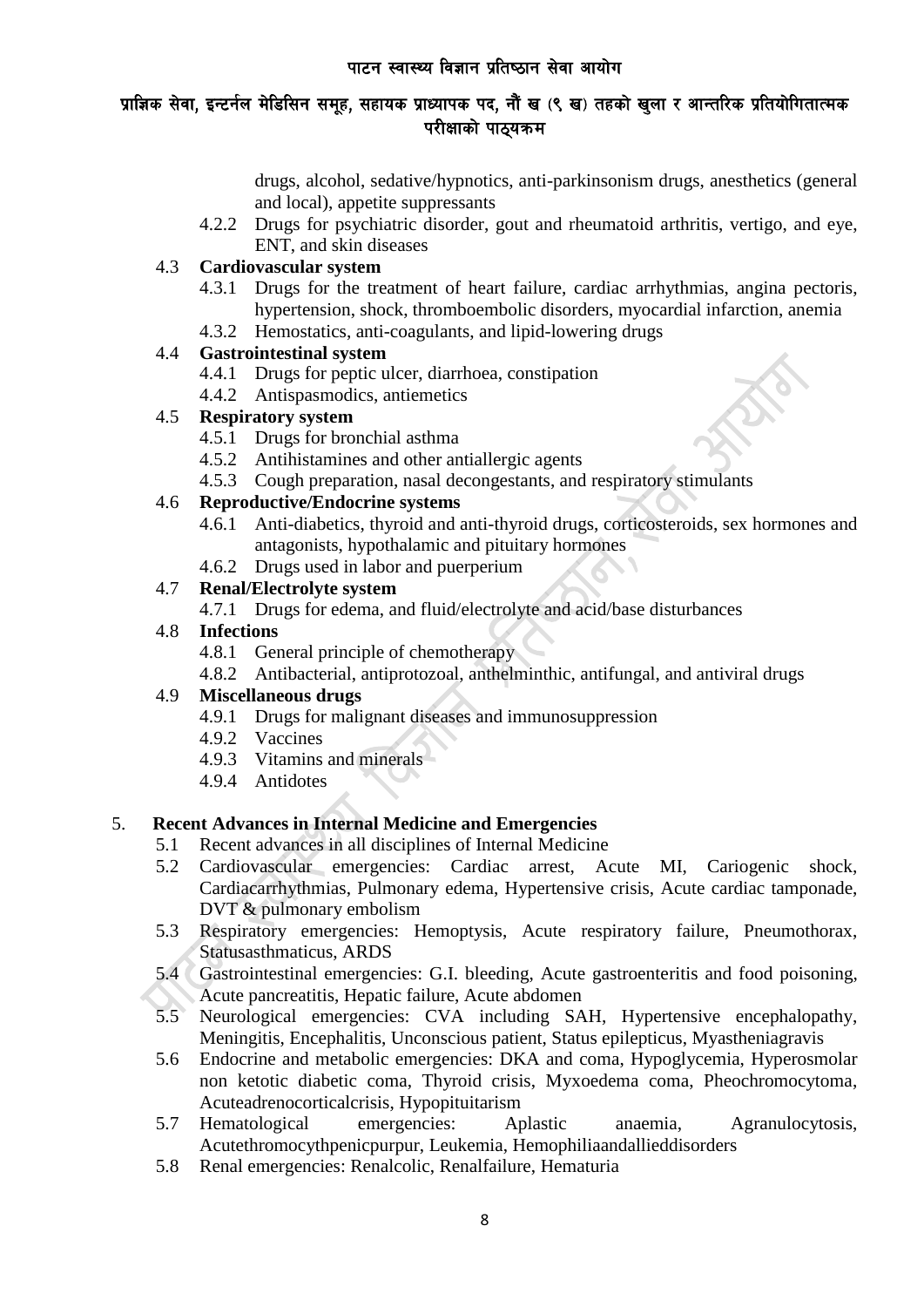- 5.9 Miscellaneous emergencies:
	- 5.9.1 Emergencies in fluid and electrolyte balance
	- 5.9.2 Acute emergencies in infectious and tropicaldisease
	- 5.9.3 Malaria
	- 5.9.4 Septicemia
	- 5.9.5 Tetanus
	- 5.9.6 Snakebite
	- 5.9.7 Dog bite & rabies
	- 5.9.8 Poisonings
	- 5.9.9 Drowning
	- 5.9.10 Electrocution
	- 5.9.11 High altitude sickness

### **Section (D) - 25 Marks**

### 6. **Principles and Practice of Internal Medicine**

### 6.1 **Gastroenterology**

- 6.1.1 Acid peptic diseases
- 6.1.2 Gastrointestinal bleeding: upper (nonvariceal/variceal) and lower
- 6.1.3 Gastroesophageal reflux disease (GERD)
- 6.1.4 Dysphagia in relation to malignancy and achalasia
- 6.1.5 Malabsorption syndrome
- 6.1.6 IBD: ulcerative colitis and Crohn's disease
- 6.1.7 Diverticular diseases
- 6.1.8 Irritable bowel syndrome
- 6.1.9 Acute abdomen
- 6.1.10 Ascites
- 6.1.11 Liver disorders
- 6.1.12 Hepatitis: acute and chronic
- 6.1.13 Cirrhosis with special reference
- 6.1.14 Hepatic cellular cancer
- 6.1.15 Jaundice: obstructive and non-obstructive
- 6.1.16 Liver failure: acute and chronic
- 6.1.17 Pancreas
- 6.1.18 Acute, recurrent & chronic pancreatitis
- 6.1.19 Pancreatic tumor (exocrine & endocrine)
- 6.1.20 Cystic fibrosis & other childhood disorder of the pancreas
- 6.1.21 Hereditary pancreatitis
- 6.1.22 Pancreatic transplantation

## 6.2 **Respiratory Medicine**

- 6.2.1 Anatomy and applied physiology of the respiratory system
- 6.2.2 Understanding of basic pathophysiology and be able to manage the disease processes mentioned below considering the relevant differential diagnosis:
	- 6.2.2.1 Pneumonias
	- 6.2.2.2 Lung abscess
	- 6.2.2.3 Tuberculosis
	- 6.2.2.4 Fungal infections
	- 6.2.2.5 Bronchial asthma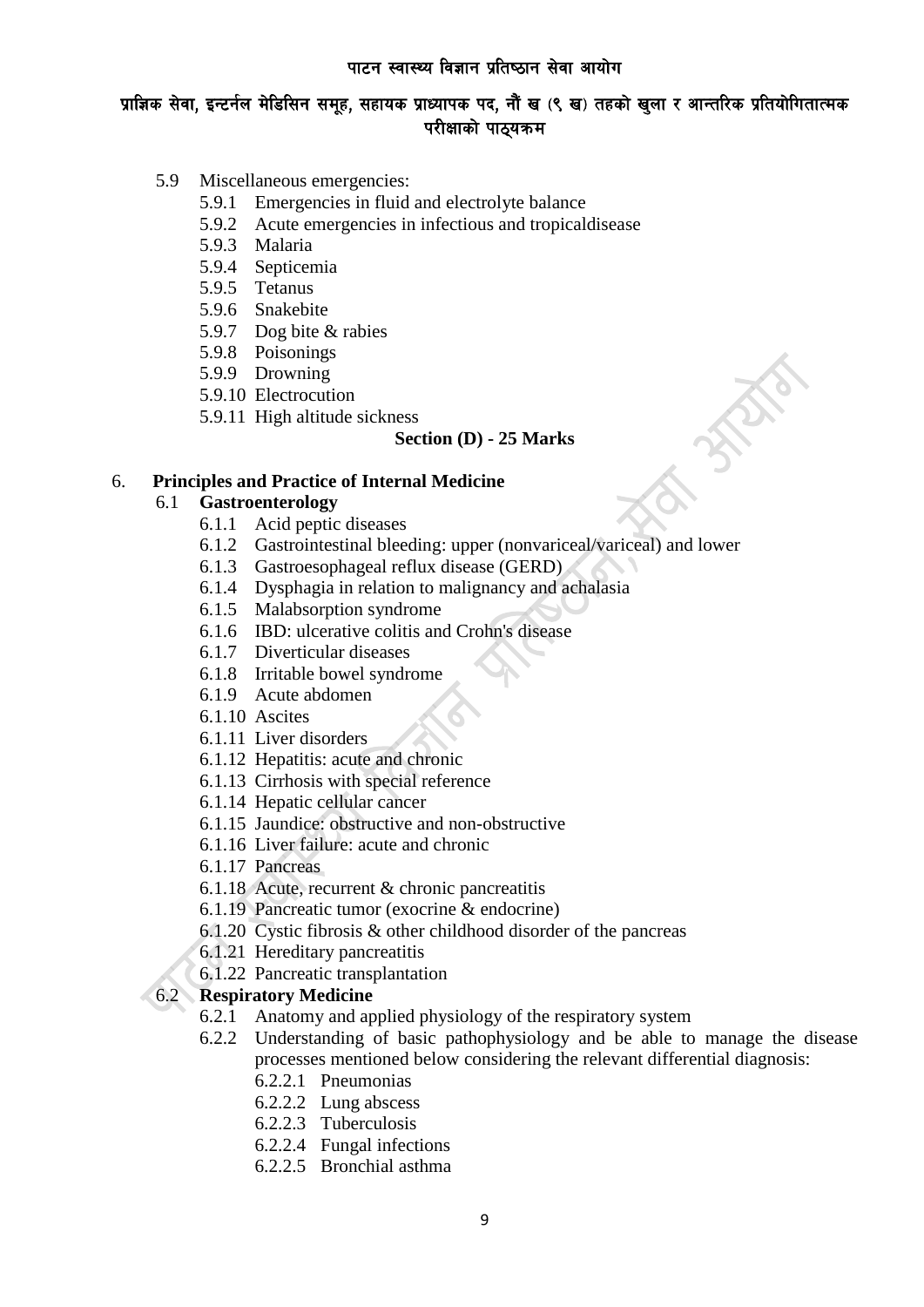## प्राज्ञिक सेवा, इन्टर्नल मेडिसिन समूह, सहायक प्राध्यापक पद, नौं ख (९ ख) तहको खुला र आन्तरिक प्रतियोगितात्मक परीक्षाको पाठयक्रम

- 6.2.2.6 Chronic bronchitis, emphysema and cor-pulmonale
- 6.2.2.7 Cystic fibrosis
- 6.2.2.8 Pulmonary eosinophilia
- 6.2.2.9 Bronchiectasis (including its postural drainage management)
- 6.2.2.10 Pulmonary oedema (cardiogenic and non-cardiogenic including ARDS)
- 6.2.2.11 Interstitial lung disease (including fibrosingalveolitis, extrinsical veolitis, lung fibrosis, sarcoidosis and pneumoconiosis)
- 6.2.2.12 Carcinoma lung and other neoplasms
- 6.2.2.13 Mediastinal masses
- 6.2.2.14 Pleural diseases(e.g.,drypleurisy, pleural effusion,empyema)
- 6.2.2.15 Pneumothorax
- 6.2.2.16 Sleepapnoea syndrome
- 6.2.2.17 Acute and chronic respiratory failure

### 6.3 **Hematology**

- 6.3.1 Physiology and pathophysiology of bloodcell formation and haemostasis
- 6.3.2 Pathophysiology, causes and management of:
	- 6.3.2.1 Anaemia: iron deficiency (with iron metabolism), megaloblastic, haemolytic anaemia and aplastic anaemia
	- 6.3.2.2 Haemoglobinopathy and Polycythemia
	- 6.3.2.3 Leukaemia: myeloid (acute and chronic) and lymphoid (acute and chronic)
	- 6.3.2.4 Myeloproliferative diseases
	- 6.3.2.5 PV(Polycythemia Vera)
	- 6.3.2.6 Myelofibrosis
	- 6.3.2.7 Essential thrombocytosis
	- 6.3.2.8 Bleeding Disorders
	- 6.3.2.9 Plateletes Disorders
	- 6.3.2.10 Lymphomas: Hodgkin's and NonHodgkin's
- 6.3.3 Explain the underlying principles and complications of:
	- 6.3.3.1 Blood Transfusion, Blood group and Rh factor, Principles of cross match, Hazards of transfusion, Blood–platelets component, Bone MarrowTransplantation
	- 6.3.3.2 Infectious and Tropicaldiseases
- 6.3.4 Understanding of the following procedures:
	- 6.3.4.1 Peripheral blood smear
	- 6.3.4.2 Splenicaspiration
	- 6.3.4.3 Z– N staining
	- 6.3.4.4 Gram's staining
	- 6.3.4.5 Bone marrow examination
	- 6.3.4.6 Stool examination
	- 6.3.4.7 Aldehyde test
	- 6.3.4.8 Liver biopsy
- 6.3.5 Microbiological aspects of various infectious disease
- 6.3.6 Underlying pathogenesis of various infectious/tropical disorders
- 6.3.7 Basic pharmacokinetics of drugs used for treatment of tropical and infectious diseases
- 6.3.8 Diagnose and manage following emergencies: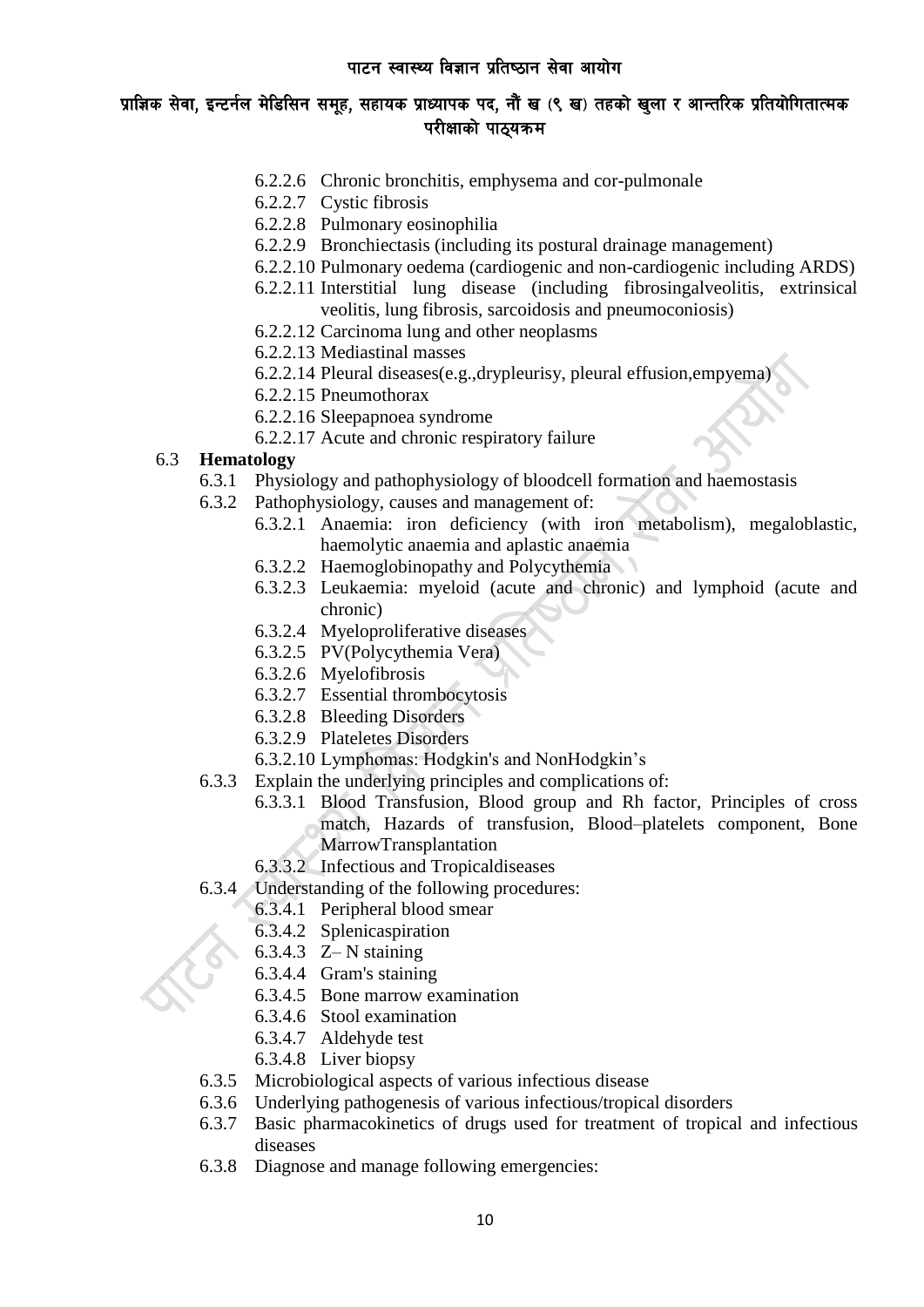- 6.3.8.1 Septicemia, septic shock
- 6.3.8.2 Cerebral malaria/black waterfever
- 6.3.8.3 Tetanus/gasgangrene
- 6.3.8.4 Acute viral encephalitis
- 6.3.8.5 Hepatic Encephalopathy
- 6.3.8.6 Enteric Encephalopathy
- 6.3.8.7 HIV&AIDS

#### 6.4 **Rheumatology**

- 6.4.1 Common clinical presentations of rheumatic disease
- 6.4.2 Systemic perspective of rheumatic diseases in different systems
- 6.4.3 Genetics and rheumatic diseases
- 6.4.4 Inflammatory arthritides (RA, SpA, crystal arthritis and others)
- 6.4.5 Infection and joints (Septic arthritis and others)
- 6.4.6 Connective tissue diseases (SLE, systemic sclerosis and others)
- 6.4.7 Vasculitides
- 6.4.8 Diseases of bones and cartilages (osteoarthritis, osteoporosis and others)
- 6.4.9 Regional musculoskeletal pain syndromes
- 6.4.10 Miscellaneous conditions (autoinflammatory diseases, sarcoidosis & others)
- 6.4.11 Bone marrow aspiration
- 6.4.12 Bone marrow biopsy
- 6.4.13 Z-N staining
- 6.4.14 Muscle biopsy
- 6.4.15 Skin biopsy
- 6.4.16 Arthrocentesis
- 6.4.17 Intra–articularinjections
- 6.4.18 Anatomicalandphysiologicalaspectsofjointsmuscleandbloodvesselsin relation to rheumatologic conditions
- 6.4.19 Basisofcellularandhumoralimmuneresponse,autoimmunityandgenetherapyin rheumatological disorders
- 6.4.20 Interpret the results of various tests such as LEcell, ANF, antids DNA, electrophoresis, complement system
- 6.4.21 Analysis of synovial fluid
- 6.4.22 Interpret the X-ray findings of bones and joints
- 6.4.23 Interpretation of the results of:
	- 6.4.23.1 Muscle biopsy
	- 6.4.23.2 Skin biopsy
	- 6.4.23.3 Kidney biopsy
- 6.4.24 To diagnose and manage rheumatologic emergencies

## 6.5 **Endocrinology and metabolic diseases**

- 6.5.1 Understanding of the following procedures:
	- 6.5.1.1 Arterial puncture for blood gas analysis
	- 6.5.1.2 Use of glucometer and stripes for blood sugar
	- 6.5.1.3 Urine examination for sugar, Ketones, Specific gravity
- 6.5.2 Interpret the findings of the followingprocedures/tests:
	- 6.5.2.1 Arterial blood gas analysis
	- 6.5.2.2 Pulse oximetry
	- 6.5.2.3 Thyroid function tests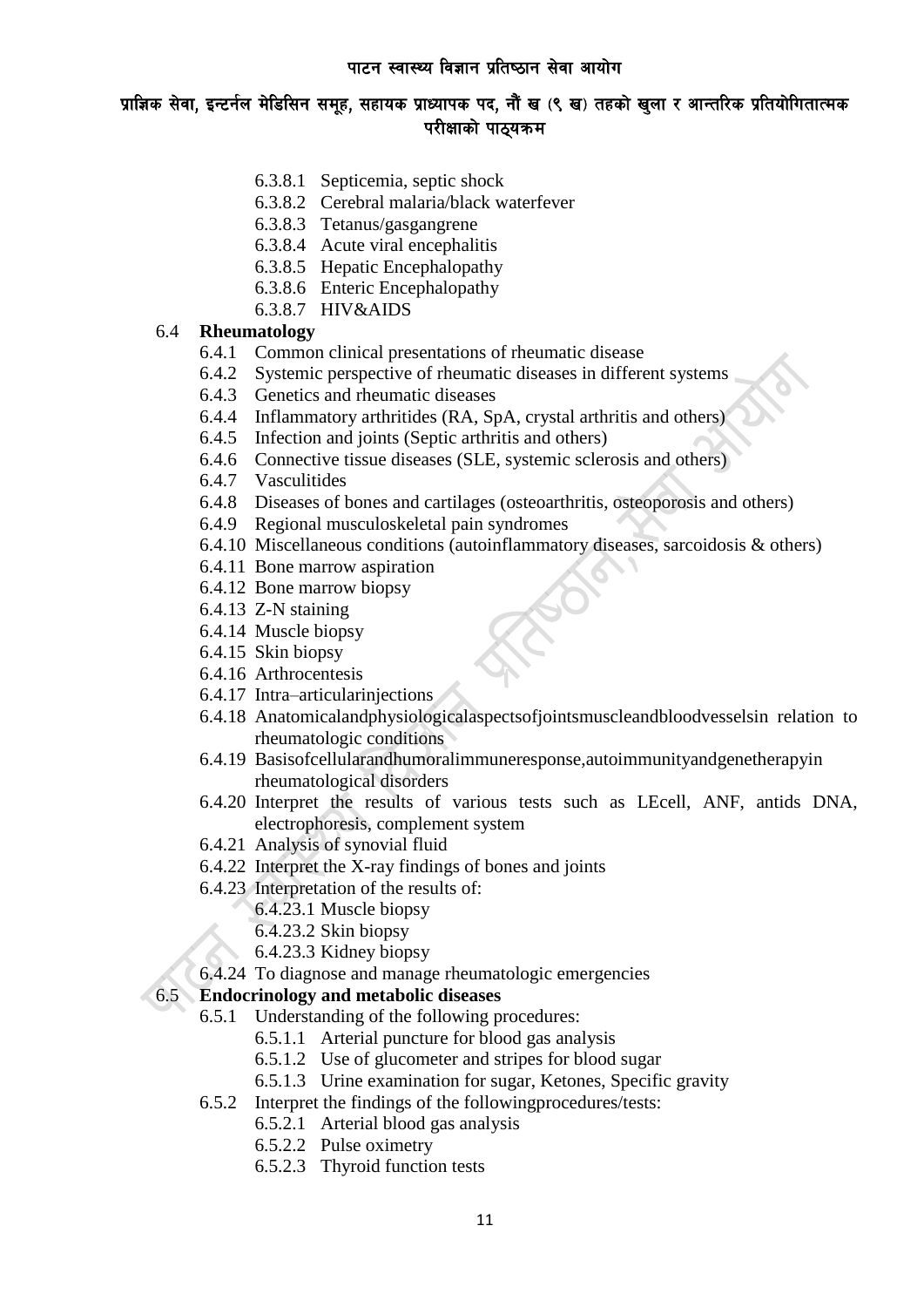## प्राज्ञिक सेवा, इन्टर्नल मेडिसिन समूह, सहायक प्राध्यापक पद, नौं ख (९ ख) तहको खुला र आन्तरिक प्रतियोगितात्मक परीक्षाको पाठयक्रम

- 6.5.2.4 Pituitary function tests
- 6.5.2.5 Parathyroid function tests
- 6.5.2.6 Adrenal gland functiontests
- 6.5.2.7 G.T.T
- 6.5.2.8 Sex hormone analysis
- 6.5.2.9 Plain X-ray of various parts concerned
- 6.5.3 Interpret the finding of:
	- 6.5.3.1 FNAC report of thyroid gland
	- 6.5.3.2 CT scan reports of various endocrine organs
- 6.5.4 Diagnose and manage following emergencies:
	- 6.5.4.1 D.K.A. and comaand hyperosmolarnon ketoticcoma
	- 6.5.4.2 Hypoglycaemia
	- 6.5.4.3 Thyroidcrisis
	- 6.5.4.4 Myxoedemacoma
	- 6.5.4.5 Phaeochromocytoma
	- 6.5.4.6 Hypopituitarism
	- 6.5.4.7 Hypocalcaemia
	- 6.5.4.8 Acuteadrenocorticalcrisis
	- 6.5.4.9 Hypopituitarism
- 6.5.5 Explain the structural and functionalbasis:
	- 6.5.5.1 Various endocrine glands, homeostatic control mechanism of hormone regulation, and the genetic basis of various endocrine disorders

### 7. **Cardiology**

- 7.1 Diagnose order and interpret appropriate investigations and manage the following clinical conditions:
	- 7.1.1 Acute Rheumatic Fever
	- 7.1.2 Valvular heart disease: rheumatic and non-rheumatic
	- 7.1.3 Common congenital heart diseases
	- 7.1.4 Hypertension and hypertensive heart disease
	- 7.1.5 Ischaemic heart disease:
		- 7.1.5.1 Stable and unstable angina
		- 7.1.5.2 Acute myocardial infraction
	- 7.1.6 Cardiomyopathies: dilated cadiomyopathy, hypertrophic cardiomyopathy, restrictive cardiomyopathy
	- 7.1.7 Pericardial diseases: pericarditis, pericardial effusion and constrictive pericarditis
	- 7.1.8 Diseases of great arteries: coarctation of aorta, aortitis,aneurysm
	- 7.1.9 Deepveinthrombosis: thromboembolism & pulmonaryembolism
	- 7.1.10 Arrhythmias
		- 7.1.10.1 Bradyarrhythmia (SA, AVblocks)
		- 7.1.10.2 Tachyarrhythmias (SVT, VT, VF, WPW, AF, AVF)
		- 7.1.10.3 Infective Endocarditis
- 7.2 Interpret the investigative of following procedures:
	- 7.2.1 ECG with various arrhythmias
	- 7.2.2 Stress electrocardiomyopathy
	- 7.2.3 Echocardiogram of common acquired and congenital heart disease
	- 7.2.4 Cardiac enzymes, pericardial fluid analysis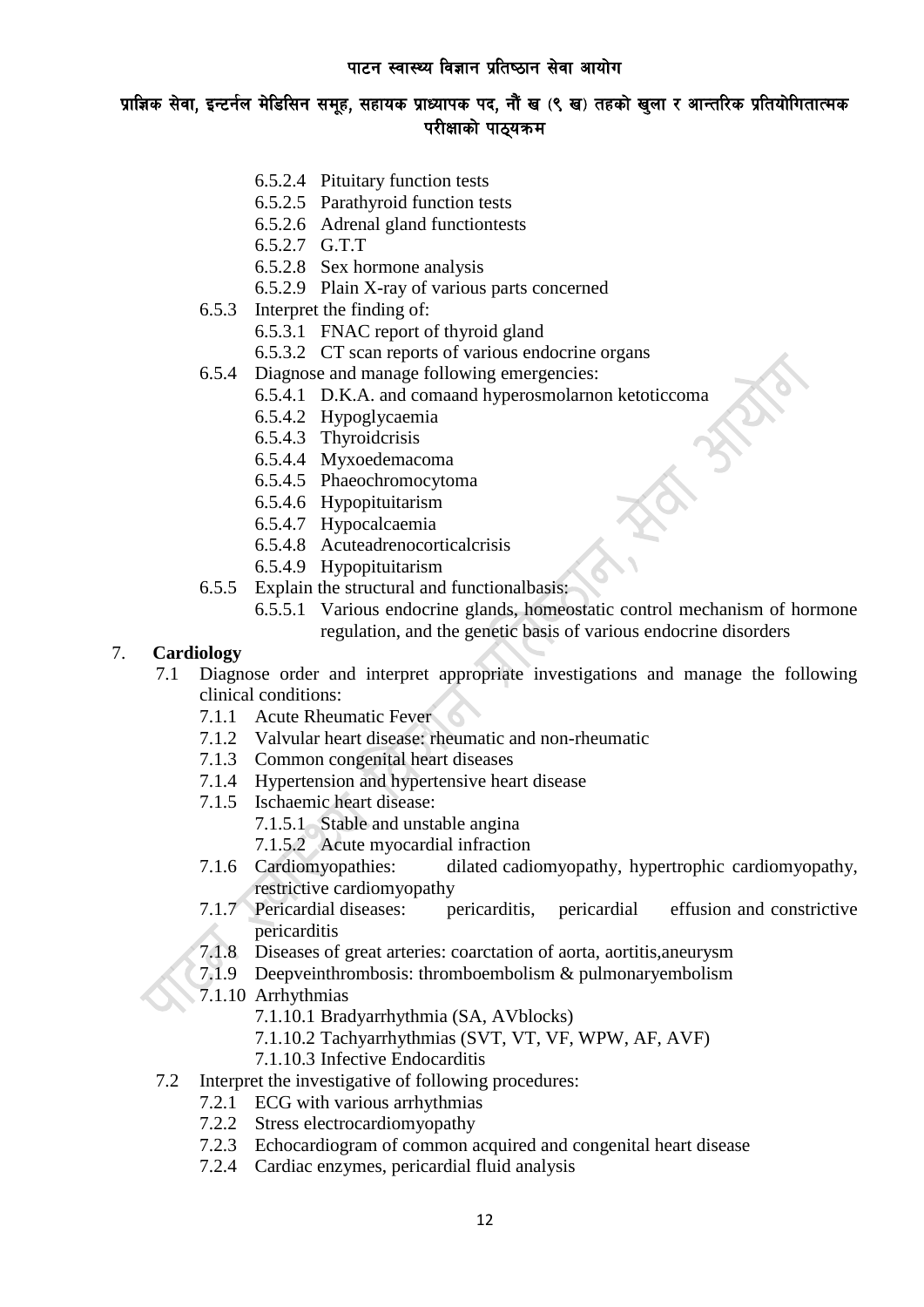- 7.3 Diagnose and manage
	- 7.3.1 Pulmonary oedema and cardiogenic shock
	- 7.3.2 Dyslipidaemias
	- 7.3.3 Corpulmonale and pulmonaryarterioal hypertension
	- 7.3.4 Electrolyte imbalance
	- 7.3.5 Basic science applied to cardiology
	- 7.3.6 Fetal circulation
	- 7.3.7 Coronary circulation
	- 7.3.8 Pulmonary circulation
	- 7.3.9 Embryogenesis of congenital heart diseases
	- 7.3.10 Valvularapparatus
	- 7.3.11 Conduction system
	- 7.3.12 Pharmacology of cardiac drugs
	- 7.3.13 Exercisephysiology
	- 7.3.14 Etiopathogenesis and pathophysiology of various cardiac diseases in relation to clotting system, lipid abnormalities, infectious diseases
	- 7.3.15 Hemodynamics (exercise, high altitude, metabolic and hormonal disorders, fetal circulation)

### 8. **Nephrology**

- 8.1 Diagnose, investigate and treatment of following renal emergencies:
	- 8.1.1 Acute renal failure
	- 8.1.2 Renal colic
	- 8.1.3 Haematuria
	- 8.1.4 Fluid, electrolyte and acid-basic imbalance
- 8.2 Diagnose, investigate and treatment of following common renal diseases:
	- 8.2.1 Acute glomerulonephritis
	- 8.2.2 Nephrotic syndrome
	- 8.2.3 Urinary tract infection
	- 8.2.4 Chronicrenal failure
	- 8.2.5 Adult polycystic kidney disease, Alperts syndrome
	- 8.2.6 Diabetic Nephropathy
	- 8.2.7 Renal tubular acidosis (RTA)
	- 8.2.8 Interstitial Nephropathy
	- 8.2.9 Toxic Nephropathy
	- 8.2.10 Lupus Nephritis
	- 8.2.11 Nephrocalcinosis and Nephrolithiasis
	- 8.2.12 Renal arterystenosis (RAS)
- 8.3 Interpret investigations of:
	- 8.3.1 Renal function test(RFT)
	- 8.3.2 Blood gas analysis
	- 8.3.3 Renal biopsy report
- 8.4 Basic principles of haemodialysis and peritoneal dialysis and their specific indications

#### 9. **Neurology**

- 9.1 Perform following procedures independently:
	- 9.1.1 Lumbar puncture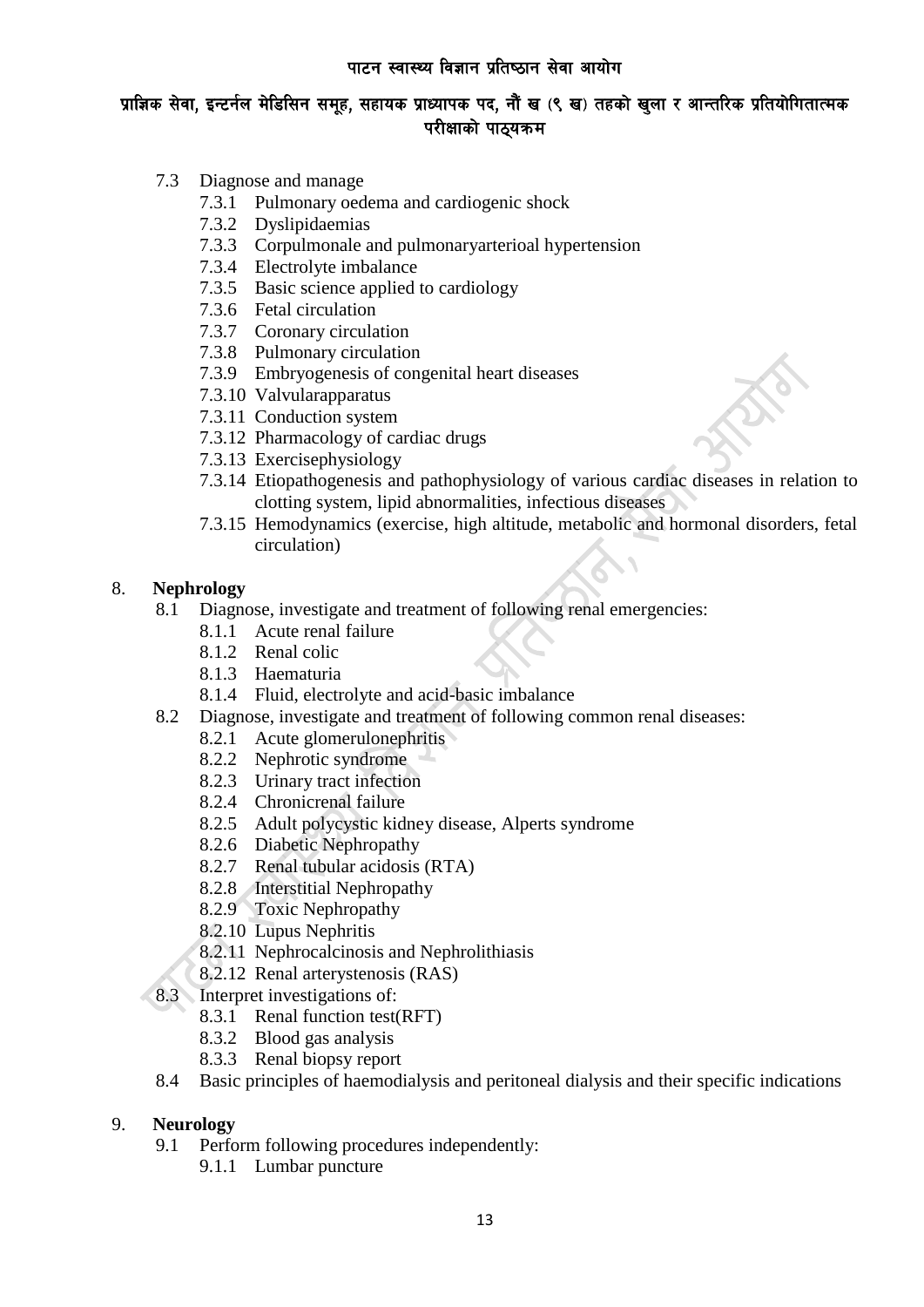# प्राज्ञिक सेवा, इन्टर्नल मेडिसिन समूह, सहायक प्राध्यापक पद, नौं ख (९ ख) तहको खुला र आन्तरिक प्रतियोगितात्मक परीक्षाको पाठयक्रम

- 9.1.2 Intrathecal injection
- 9.1.3 Administration of IV contrastagent
- 9.2 Understanding of the following procedures
	- 9.2.1 EEG, EMG, Nerve conduction studies
- 9.3 Interpretation of the findings of:
	- 9.3.1 CT scan / MRI scan of:
		- 9.3.1.1 Subdural haematoma
		- 9.3.1.2 Intracranial haemorrhage including subarachnoid haemorrhage
		- 9.3.1.3 Infarction
		- 9.3.1.4 Obstructive hydrocephalus
		- 9.3.2 Myelogram:
			- 9.3.2.1 Complete obstruction
			- 9.3.2.2 Intramedullary compression
			- 9.3.2.3 Extramedullary compression
	- 9.3.3 Interpretation of theresults of:
		- 9.3.3.1 Muscle biopsy
		- 9.3.3.2 Nerve biopsy
		- 9.3.3.3 EEG
		- 9.3.3.4 EMG
		- 9.3.3.5 Nerve conduction study
		- 9.3.3.6 Carotid and vertebral angiogram
		- 9.3.3.7 CT myelography
- 9.4 Diagnose and management the following neurological emergency:
	- 9.4.1 CVA including subarachnoid haemorrhage
		- 9.4.2 Meningitis
		- 9.4.3 Encephalitis
		- 9.4.4 Unconscious patient
		- 9.4.5 Status epilepticus
		- 9.4.6 Myastheniagravis
		- 9.4.7 Increased Intracranialpressure
	- 9.4.8 Guillain–Barre syndrome
	- 9.4.9 Hypoxicencephalopathy

#### 10. **Oncology**

- 10.1 Etiopathogenesis of cancer
- 10.2 Epidemiology of cancer
- 10.3 Cancer prevention & screening
- 10.4 Diagnosis & diagnostic tools in cancer
- 10.5 Principles of cancer management
- 10.6 Common cancers: Oesophagus, stomach, colorectum, hepatocellular cancer, cancers of the biliary tree, pancreas, breast, lung, renal cell carcinoma, prostate, testicular, GIST, ovarian, endometrial, hematological & lymphoid malignancies, cancers of the endocrine system, HIV-associated cancers, tumors of the mediastinum etc
- 10.7 Oncological emergencies & paraneoplastic syndromes
- 10.8 Anticancer therapeutics
- 11. **Dermatology**